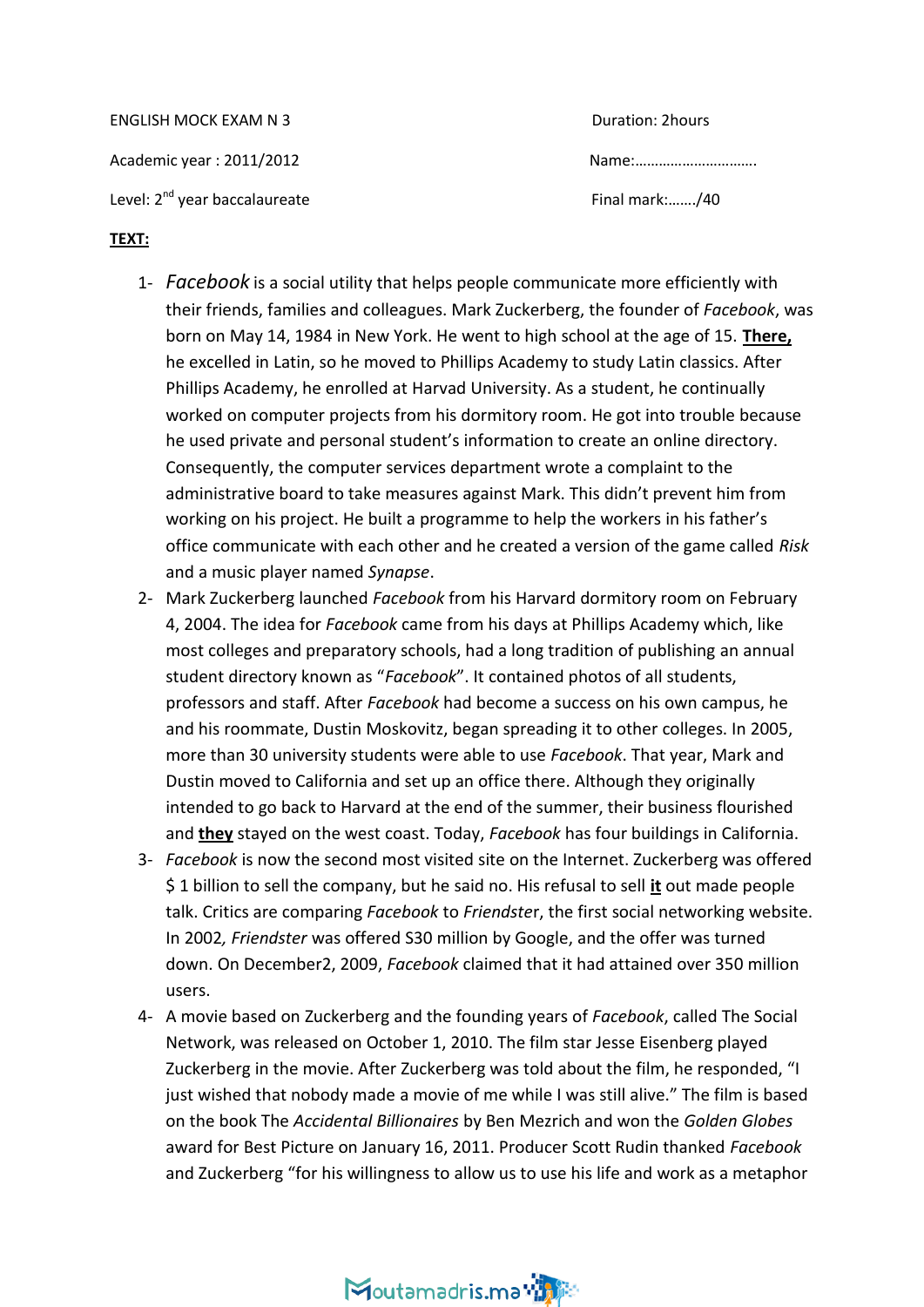through which to tell a story about communication and the way we relate to each other".

COMPREHENSION (15 points) BASE ALL YOUR ANSWERS ON THE TEXT

|  | A. Fill in the chart with the right information from the text. (3points)   |            |                                                                          |  |  |
|--|----------------------------------------------------------------------------|------------|--------------------------------------------------------------------------|--|--|
|  | <b>Years</b>                                                               |            | <b>Events (What happened)</b>                                            |  |  |
|  |                                                                            |            | Mark and Dustin moved to California and set up an office there.          |  |  |
|  | 2009                                                                       |            |                                                                          |  |  |
|  | 2011                                                                       |            |                                                                          |  |  |
|  |                                                                            |            | B. Are these statements TRUE or FALSE? Justify. (3points)                |  |  |
|  | 1. Mark moved to Phillips Academy to study computer science.               |            |                                                                          |  |  |
|  |                                                                            |            |                                                                          |  |  |
|  |                                                                            |            | 2. Synapse is the name Mark gave to a new computer.                      |  |  |
|  |                                                                            |            |                                                                          |  |  |
|  |                                                                            |            | 3. Friendster refused to sell its website.                               |  |  |
|  |                                                                            |            |                                                                          |  |  |
|  | C. Answer these questions: (3points)                                       |            |                                                                          |  |  |
|  | 1. Why did the computer services department complain to the administrative |            |                                                                          |  |  |
|  |                                                                            |            |                                                                          |  |  |
|  | 2. Where did Mark first start Facebook?                                    |            |                                                                          |  |  |
|  |                                                                            |            |                                                                          |  |  |
|  |                                                                            |            | 3. What is the film Social Network about?                                |  |  |
|  |                                                                            |            |                                                                          |  |  |
|  |                                                                            |            | D. What do the underlined words in the text refer to? (3points)          |  |  |
|  | 1.                                                                         |            |                                                                          |  |  |
|  |                                                                            |            |                                                                          |  |  |
|  |                                                                            |            |                                                                          |  |  |
|  |                                                                            |            | E. Find in the text words that mean almost the same as: (3points)        |  |  |
|  |                                                                            | 1. Service |                                                                          |  |  |
|  |                                                                            | 2. Yearly  |                                                                          |  |  |
|  |                                                                            |            |                                                                          |  |  |
|  |                                                                            |            | LANGUAGE (15points)                                                      |  |  |
|  | A. FILL IN THE GAPS WITH APPROPRIATE WORDS FROM THE LIST (1.5pts)          |            |                                                                          |  |  |
|  | Where - which - who - whom - whose                                         |            |                                                                          |  |  |
|  |                                                                            |            | Many Moroccan immigrants live abroad would like to return to             |  |  |
|  |                                                                            |            | Morocco they can invest their money. They have promising                 |  |  |
|  |                                                                            |            |                                                                          |  |  |
|  |                                                                            |            | <b>B. REWRITE THE SENTENCES BEGINNIG WITH THE WORDS GIVEN. (3points)</b> |  |  |
|  |                                                                            |            | 1. "I won't be able to attend the wedding party".                        |  |  |
|  |                                                                            |            |                                                                          |  |  |
|  |                                                                            |            | 2. The association has funded many social projects.                      |  |  |
|  |                                                                            |            |                                                                          |  |  |
|  |                                                                            |            | 3. Mounir dropped out of school at an early age.                         |  |  |
|  |                                                                            |            |                                                                          |  |  |
|  |                                                                            |            |                                                                          |  |  |
|  |                                                                            |            |                                                                          |  |  |

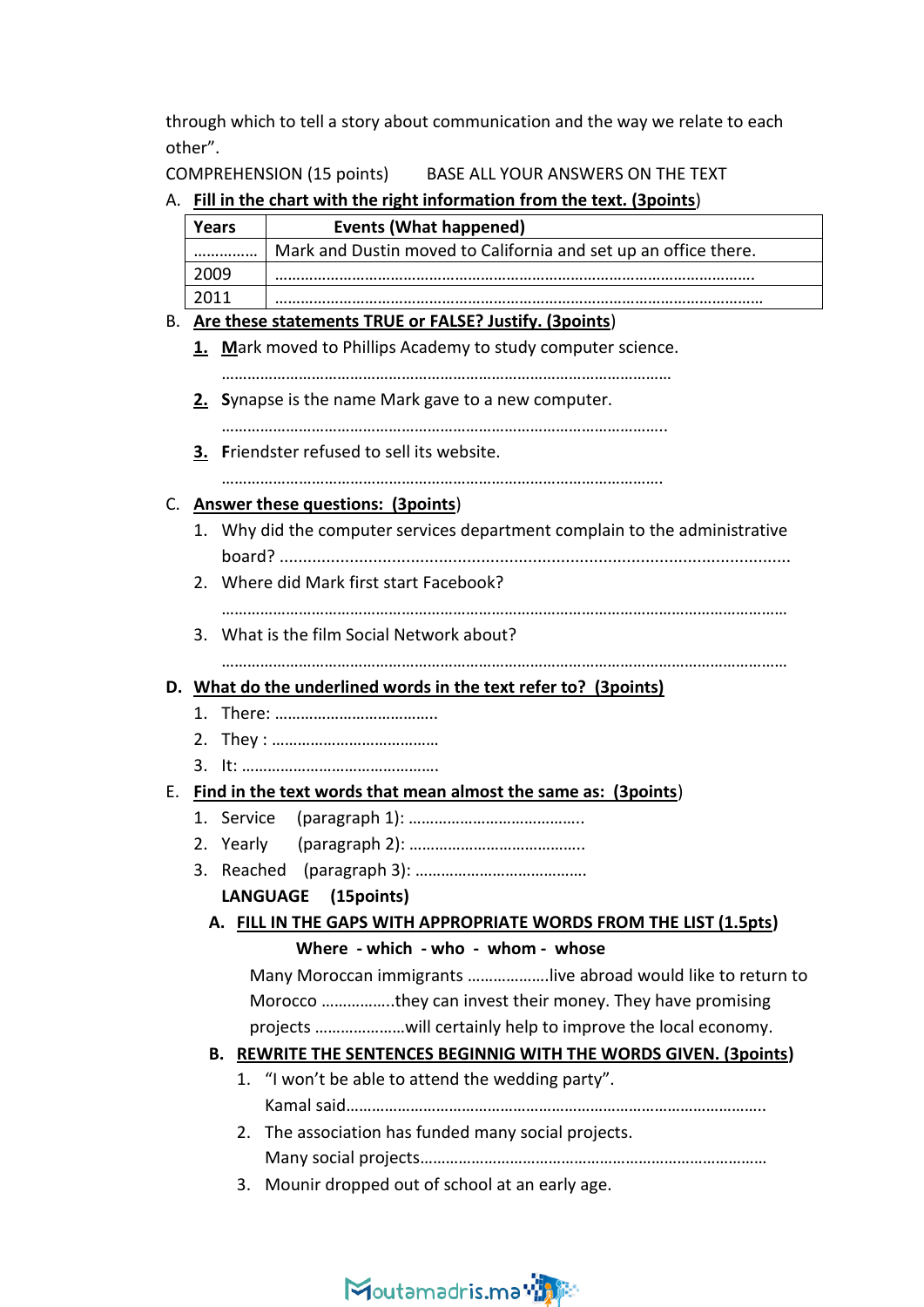Mounir wishes………………………………………………………………………………..

### **C. FILL IN EACH GAP WITH AN APPROPRIATE WORD FROM THE LIST (1.5pts**)

1. My aunt promised …………………..me when she gets to Amsterdam.

# *Calling - to call - call*

2. Samir wants to ………………..his own import-export business.

### *Put up - get up - set up*

3. "Here's your new computer, take…………..of it", Samir's father said

## *Care - carefully - careful*

## **D. JOIN THE PAIRS OF SENTENCES WITH THE LINKING WORDS GIVEN. (3Pts)**

- 1. Amine is a fan of Real Madrid. His two brothers like FC Barcelona.( **whereas**)
	- ……………………………………………………………………………………………………………………..
- 2. Najib and his friends collected money. They wanted to plant trees in their school. **(in order to**) ………………………………………………………………………………………….
- 3. There are civil wars in many parts of the world, that's why thousands of people are driven out of their homes. (**due to**)

…………………………………………………………………………………………………………………………

**E. Put the verbs between brackets in the correct tense: (3points)**

 Last Monday, while firemen (*try*)…………………..to put out the fire in the forest, two helicopters (*join*)……………… them. Unfortunately, most of the trees were destroyed. We hope that by the end of 2012, the local authorities (*replant*)…………………………………the forest.

## **F. Match each expression with its appropriate function. (3points)**

| 1. "I personally think that     | a.complaining         |
|---------------------------------|-----------------------|
| women shouldn't stay at         | b. expressing opinion |
| home."                          | c. offering           |
| 2. "I 'm really sorry; I'm late | d. appologising       |
| again".                         | e. requesting         |
| 3. "enough is enough; I can't   | f. giving advice      |
| stand this behavior             |                       |
| anymore!".                      |                       |

# **WRITING / (10points)**

**Young people often face various problems at home or at school. Write an email to a friend telling him /her about a problem that you or one of your friends once had.**

- What was the problem? When was it?
- Who was involved? (father, mother, teacher, headmaster, classmates..etc)
- Was the problem solved? How?
- How did you or your friend feel?
- -